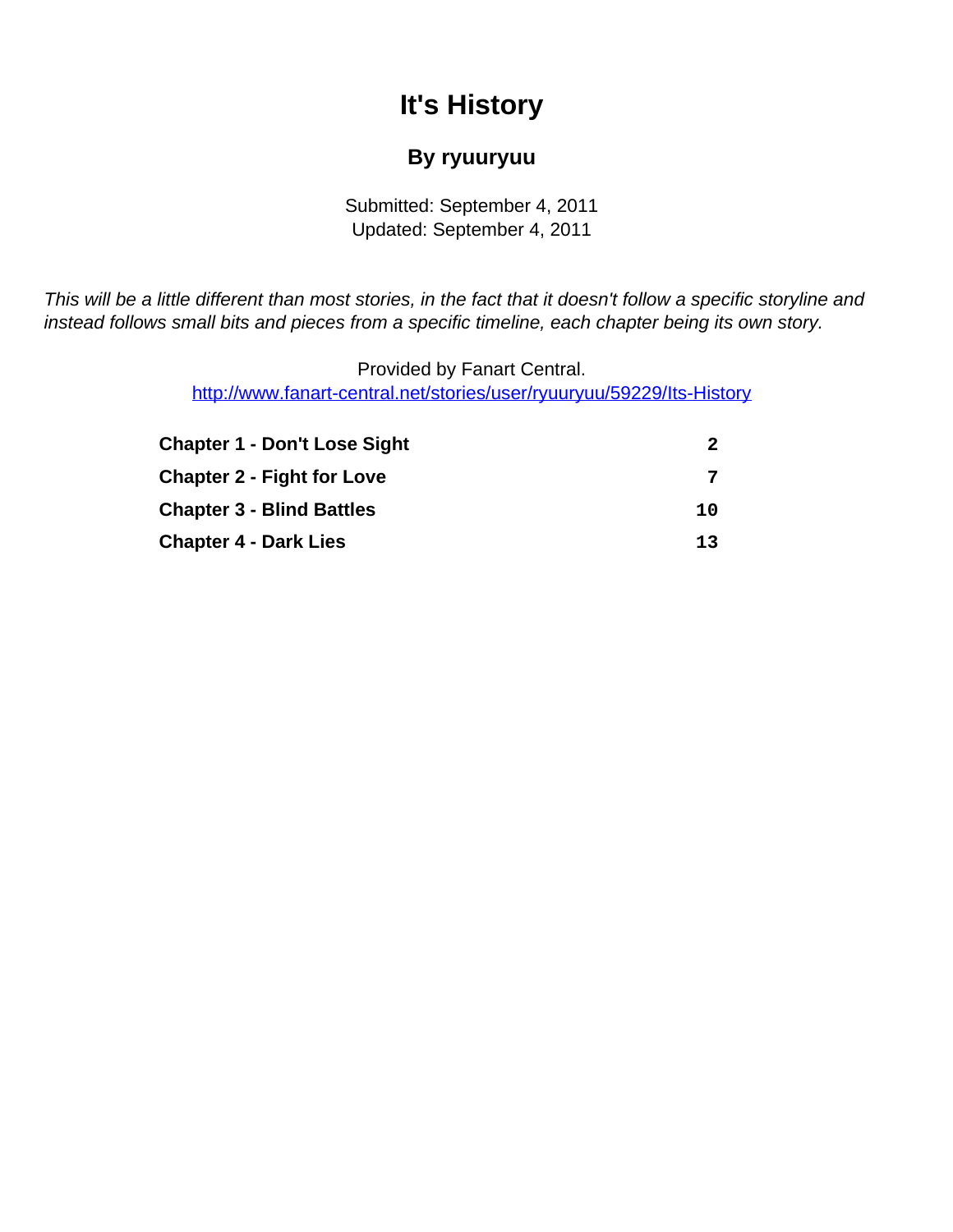# **1 - Don't Lose Sight**

#### **Don't Lose Sight**

<span id="page-1-0"></span>(This is one of the first stories in the It's History timeline. It happens before... well, everything.

The day had been going well enough, at least it seemed so--no one had attempted to Mach Punch another or attempt to Giga Impact anyone off a cliff. At the time, the only disturbance to the piece was a young Luxio named Pebil being chased by a blush pink Flaffy named Fleep. Both were screaming unintelligible words at each other, though the only coherent pieces seemed to be cries of distress from the Luxio, and cries of devotion from the Flaffy.

This was a common occurence between the two, and other tamed Pokémon had begun placing bets on whether the two were an eventual couple, or just another flame to die out with the next breeze. However, it seemed the only Pokémon truly participating in the bets was Kensa, a hyperactive and self-proclaimed "Ladies Monferno". His pals, Winseye the Quilava and Strei the Lucario, listened calmly to his ever changing bets, waiting for their dear but foolish friend to quiet himself.

Winseye didn't mind the bets, but he did not dare to make one for fear of Abbie the Buneary's reaction. If he betted against the "blossoming" couple, Abbie was sure to scold and nag him for being against the ways of love. However, if he betted towards the two and their eventual happiness, Abbie would nag and force him into a relationship built soley on her eternal crush him. So, he simply nodded to whatever Kensa said but never truly chose a side.

Strei, a dedicated figher with a voracious appetite, did not care about the clueless Flaffy or the determined Luxio--he was focused on only two things at his age, beating all of his opponents, and eating all the best Poffins for himself. And he would have continued to focus on only these goals, had it not been for his half-sister, Abbie, seating herself down amongst their clearly all male group and starting to blabber on and on about love.

"What do you think, Winseye?" she asked, snuggling against the Quilava and tickling under his chin with her ears. "Don't you think they'd be a cute couple? Think about the sparks that would fly between the two, right? It'd be so cute, yes!?" Her speech went on for several minutes, each of her sentences ending in a rhetorical question, as was her habit when talking. While each Pokémon heard what she was saying, the only apparent active listener was Kensa--his crush being so immense on the adorable Buneary that he clung to every word of hers in hopes that she might be talking about him.

Winseye regarded the Buneary with a mixture of confusion, embarrassment, and uncertainty. "I-I guess," he stuttered, afraid to give a real answer in fear of Abbie's reaction. In truth, Winseye was enamored by her, but his bashful nature kept him from ever admitting it, no matter how unhappy it made him to keep from bursting out with a passionate and heartfelt love confession at any moment. The very idea of it made him turn blue with embarrassment, which Abbie picked up on immediately.

"Oh Winseye!" she gasped, "You're turning so blue, you know!? You want them to be happy together,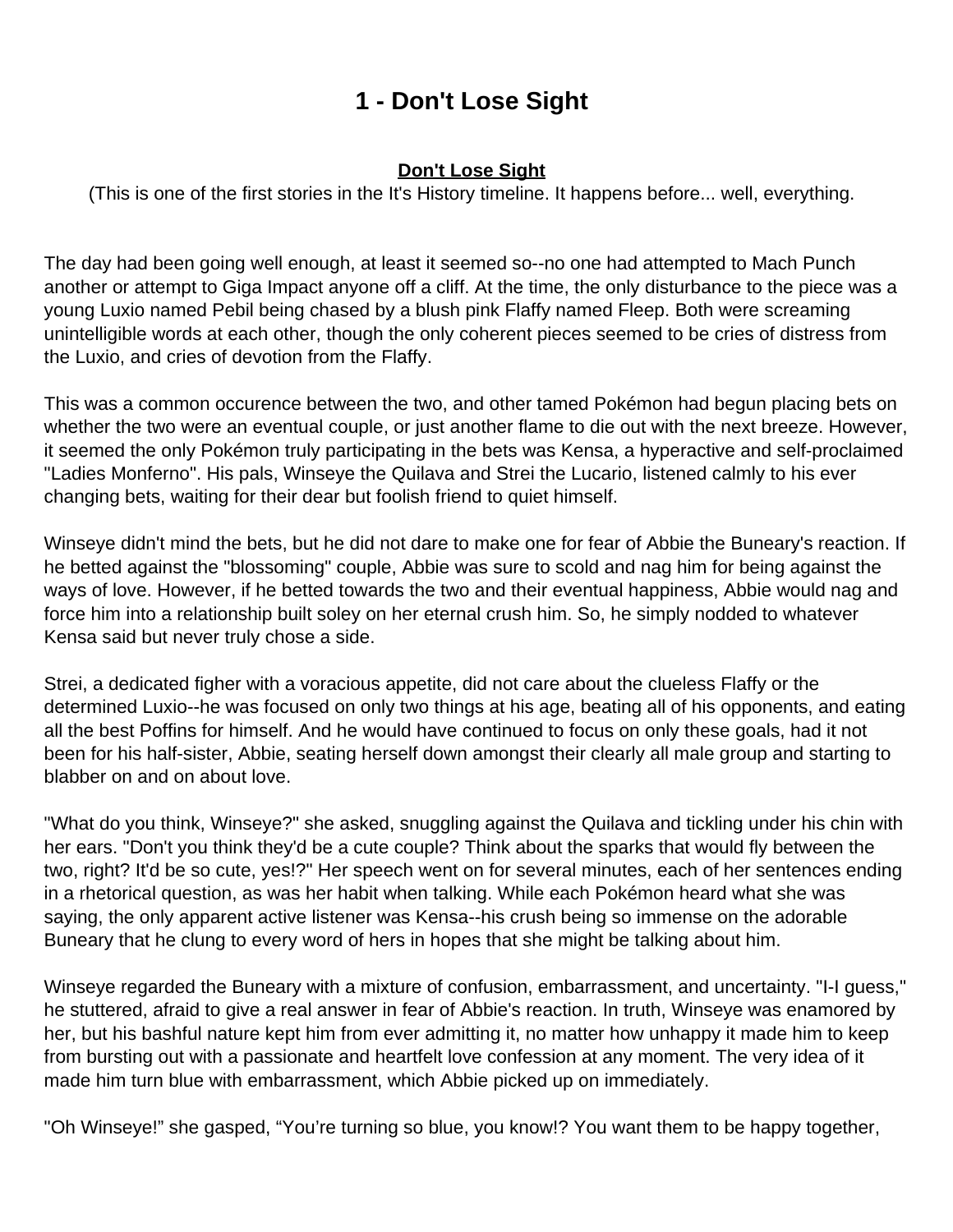right? Because you believe in love, don't you!? True true love, love so hot it melts glaciers and so strong it breaks through mountains, right!?" Abbie, ever bold, was quick to assume and read further into the situation than necessary. Her statements, posing as questions, were growing more and more persistent--to the point Strei feared she might suddenly decide that Winseye did love her, and from there it would only be chaos. For one, Winseye was certain to start stammering so hard he would never speak clearly again, and Kensa would probably kill himself right then and there.

"Enough, Abbie--haven't you asked enough questions today? Huh?" Strei asked, munching on a sour poffin as he scowled at his half-sister. The two were constantly bickering, though Strei usually won due to his steel and fighting abilities--Abbie was just no match for him.

"Oh, what do you know? You're steel, your so hardheaded that you don't even comprehend love, right?" Abbie shot back, "I bet that's why you are so into fighting, because love can't reach your metal brain and you can't feel emotional pain, yeah!?"

"Huh, said the Ice-Vespiquen," Strei retorted, popping a spicy poffin into his jaw and making a face at the taste. "If I couldn't feel emotional pain, then I wouldn't be sick to my stomach from listening to you blabber on and on about your feelings."

Abbie squealed and threw a curled paw at him, her paw glancing harmlessly off Strei's arm and causing him to laugh.

"What was that, huh!? What are you, a Magikarp? That was as effective as Splash!" he hooted, "I see, you were trying to invent a move! It's not super-effective!"

Abbie growled something under her breath, bouncing to her feet and hopping away in swift and determined strides. Winseye and Kensa watched her leave with equal fascination, though Strei turned his eyes back to his pile of treats. "What a Poochyena, right guys?" he snorted.

Paws moving swiftly, Abbie plucked and filled her knapsack with a variety of mushrooms. She grabbed as many as she could find, some being as big as her head and others as tiny as her nose. Some smelled good, and others were foul and covered in slimes. She stuffed her bag with as many mushrooms as she could find, tying it shut and tossing it over her shoulder.

With large bounds she made her way back to the outskirts of Ecruteak City, where the team had been camping out the past three days while their trainer attended to personal affairs. The mushrooms were for Strei, as a peace offering--or, at least, that's what she would tell him. She had secretly slipped in a few she knew were toxic enough to give Strei bellyaches and perhaps cause him to vomit a little.

He was a glutton, she knew, and he wouldn't be able to resist an offering in the form of food--and, just in case, she would use her cute charm on him to seal the deal. Putting on her best apologetic face, Abbie approached Strei by the steps of the Bell Tower.

"Strei?" she asked, her voice timid. "I'm sorry for bothering you earlier, you know? And for trying to punch you, yeah?"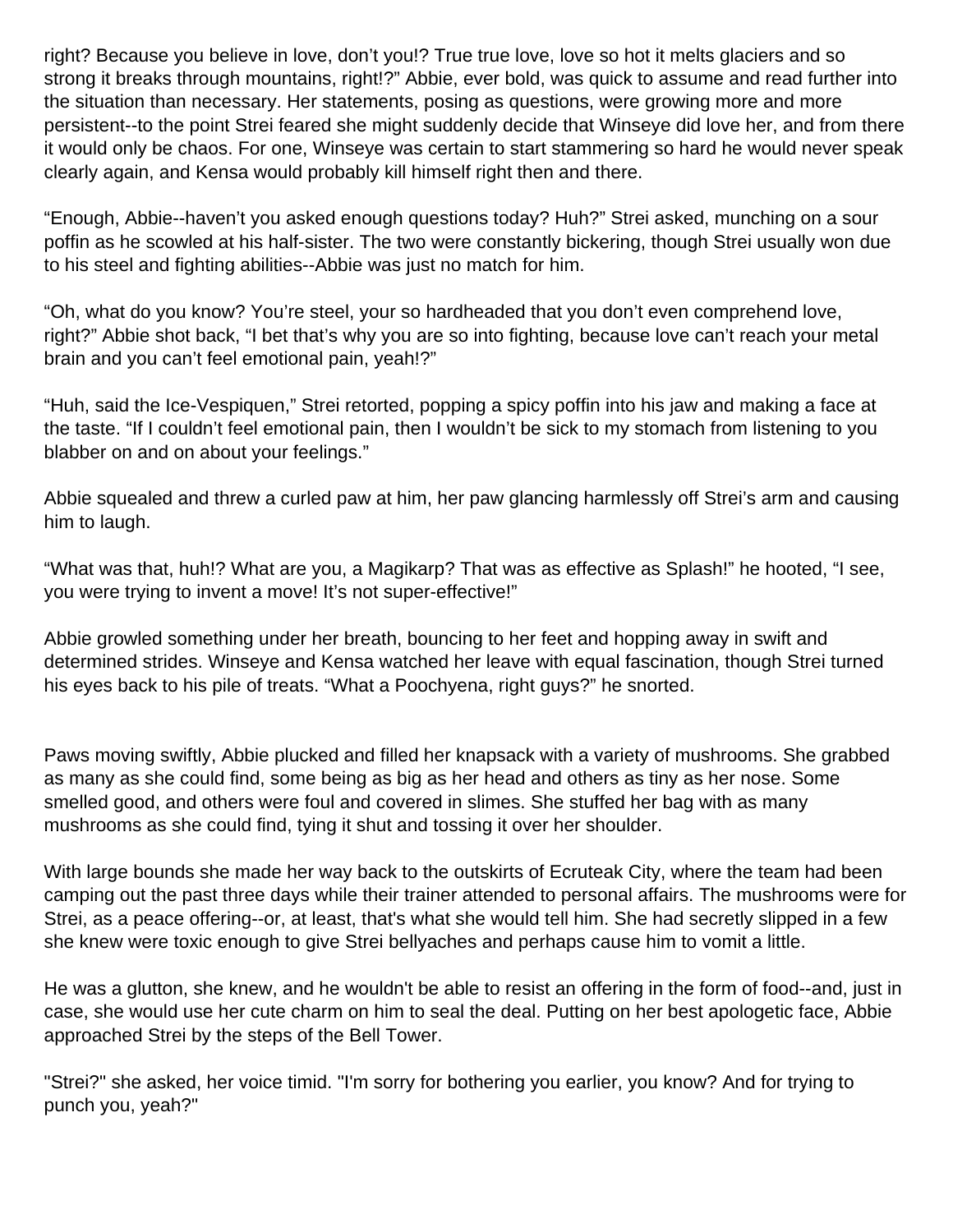Strei looked at her doubtfully--it was rare for Abbie to apologize, not without their trainer present at least. "Uh-huh... why's that?" he asked, eyeing the bag in her paws.

"Well I... um..." Abbie stammered, "I just think we should try to get along better, yeah? Our trainer would like that, right? And, besides, I brought you some mushrooms--as a peace offering, you see? I thought you might like them... okay?"

"I see..." Strei said, "Well then, thanks Abbie--you're right, our trainer would like it if we could get along better."

Abbie handed him the mushroom stuffed knapsack, smiling sweetly at her half-brother and sitting down beside him. She watched him eat a mushroom or two before removing herself from the steps of the Bell Tower and hopping away, she had a special place in mind where she could watch the chaos ensue as the mushrooms took their effect on Strei.

It took longer than she thought, though, Strei managing to eat through the bag and eat all the safe mushrooms before actually consuming any of the mushrooms Abbie knew to be mildly poisonous. The wait was worth it, though, or so she thought as within two hours Strei was starting to look a little peaked and was clutching his tummy.

He looked around several times, squinting and rubbing his eyes--Abbie could only wonder if he was suffering a hallucination or if he was attempting to ensure that no one was around before he threw up. Standing up, he hobbled unsteadily down the Bell Tower stairs and collapsed in the grass, his paws ripping grass from the dirt and stuffing it into his jaw. Abbie giggled, realizing that he was going to try and force his stomach to release its contents in hopes of ridding it of the nasty toxins.

Though he swallowed enough grass to feed a small farm of Tauros, Strei was unable to clean his system of the poisonous mushrooms. He was panting and creating an excess amount of spit, his body trembling as he laid in the dirt. "Poisoned... Abbie!? I know you're there! I know you can hear me!" he started to scream, clawing at the dirt. "You poisoned me! Why!?"

Abbie hesitantly left her hiding spot. "You'll live!" she snapped, "You deserved it, for being so mean always, you know!?"

"So you admit to it, it was on purpose!" Strei snarled, attempting to lift himself from the ground and stand to face her. He was barely able to get to his knees, but as he searched around he was unable to locate her. "Where are you!?"

"What do you mean where am I!? I'm right in front of you, what are you blind!?" Abbie spat back.

Strei ignored her though, dropping back into the dirt. "I can't see..." he said softly. "You demented Pokémon, I can't see!!"

"Don't be so dramatic, yeah? You'll be fine--stop whining, okay!?" Abbie said, though her voice wavered. She didn't know what kinds of mushrooms Strei had eaten; she didn't know for sure if he'd be alright, she had only hope to go on.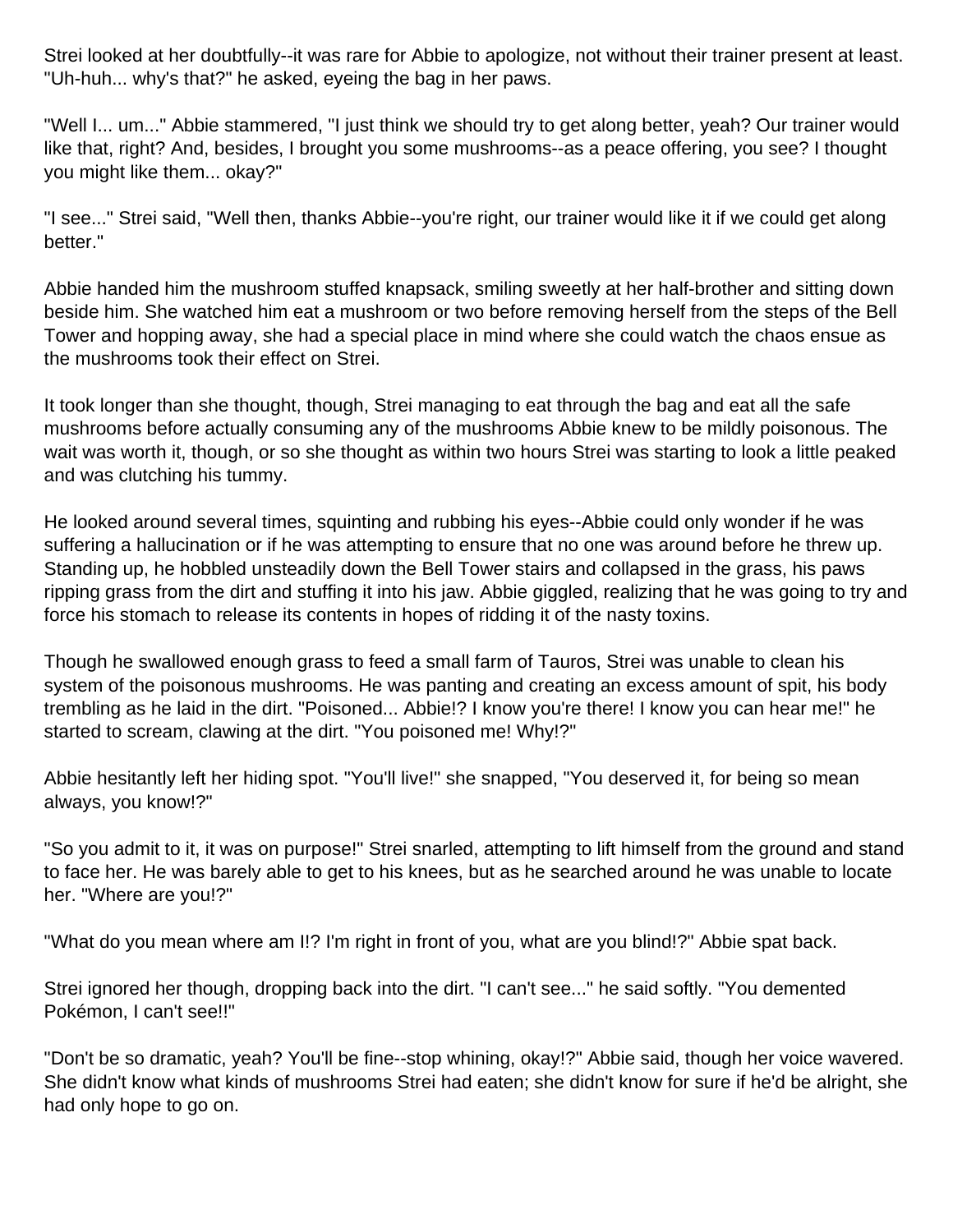Strei growled and forced himself to his feet, his paws facing outward as he searched for Abbie. When a slight breeze slid past him, he lunged at it and fell to the ground again. This carried on until, exhausted, he was unable to stand anymore. Abbie uncertainly approached him, truly concerned now.

"Strei, I'm sorry," she started to say, wringing her paws together. Strei's paw shot towards her, though she bounded gracefully out of the way.

"Get away from me! Just get away!" Strei yelled, "If you're really sorry, go get Kensa. And, after that, don't ever come near me again! I hate you; I'll kill you if you come near me again!"

Strei's bitter words echoed through the trees and off the tower, Abbie shivering and turning quickly away from Strei to find Kensa.

Strei was unable to leave the PokéCenter for nearly three days, thus further delaying their trainer's journey, though she didn't seem to mind. Like their trainer, the team kept Strei company and attempted to cheer him up. The visit to the PokéCenter had revealed that, while they were able to cure the poisoning, the damage it had done to his eyes could not be reversed.

Their trainer left him at the PokéCenter to travel home and visit the Pokémon Professor, though this was also a dead end and there was still no cure to be found. What they did learn, though, was that the mushroom Strei had consumed was extremely deadly, and the only reason Strei was not dead was because of his resistance to poison, though this was not a comforting fact to anyone.

"Maybe you should just stay at the PC," Kensa advised, when Strei began to grow restless. Strei had been permitted to go outside, though he wasn't any happier for it.

"No. I want to keep training," Strei muttered.

"But, dude, you're blind--how are you going to fight when you can't see your opponents?"

"I am going to keep training!" Strei snapped.

"Get up, man," Kensa said, standing up as well and waiting for Strei to join him. "You can't fight blind--you'll get creamed!"

"Stop saying that," Strei said, "You don't know that."

With a sigh Kensa low-kicked Strei and took him down with ease, pinning him beneath his knee and shaking his head. "Don't you get it, man? You can't fight! You're useless now, it's no good!"

Strei shuddered underneath Kensa's knee, a light blue glow enveloping him as he sprung up. "Shut up! I can fight, you'll see! I'll take on anyone--be it you or the Elite Four!" he roared, delivering fast and strong hits that Kensa fought desperately to block. He couldn't block all of them, though, and was soon knocked to the ground by Strei.

"I'll be the strongest of the team, just wait!" Strei promised, his cloudy and blind eyes glowing with the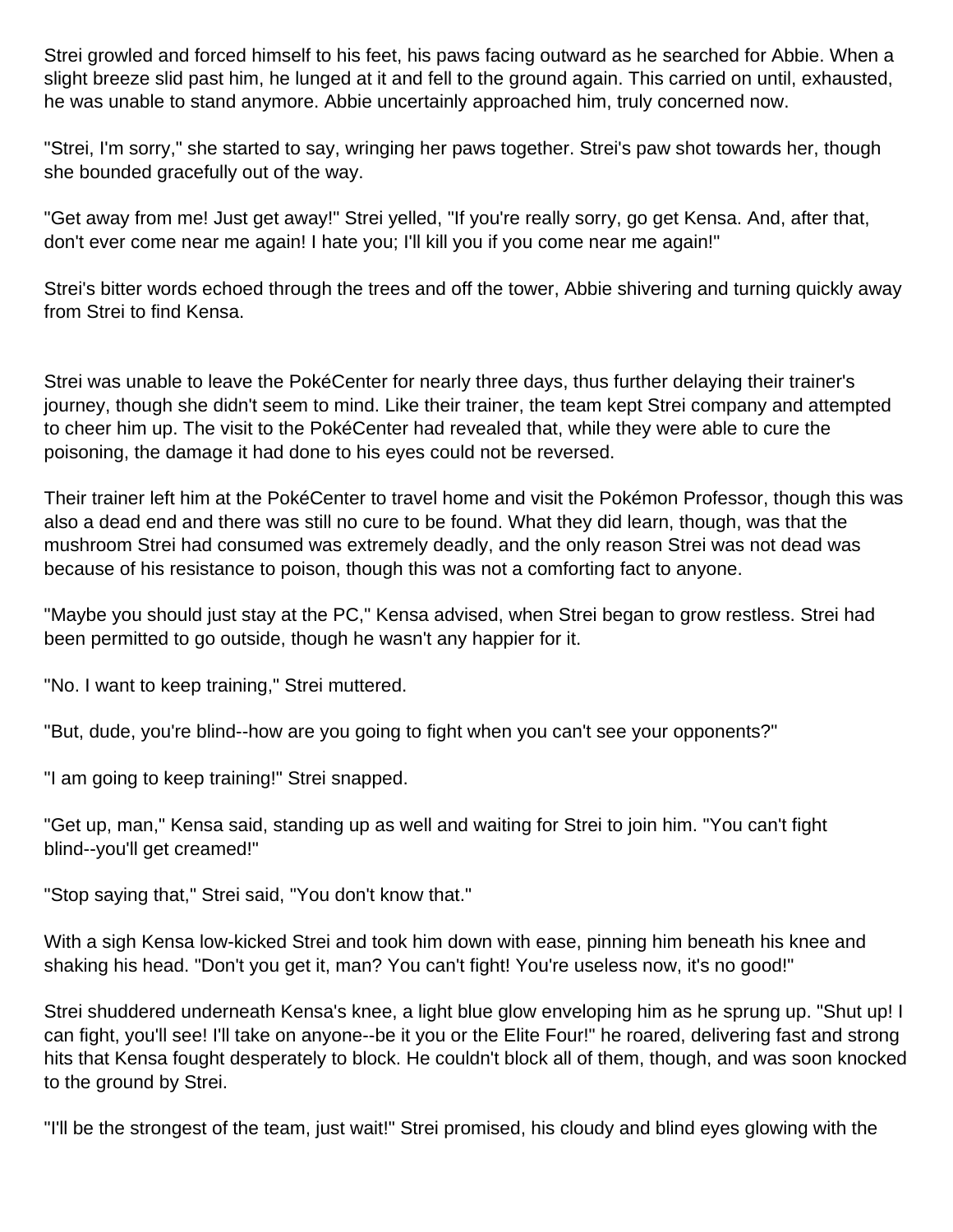power called Aura.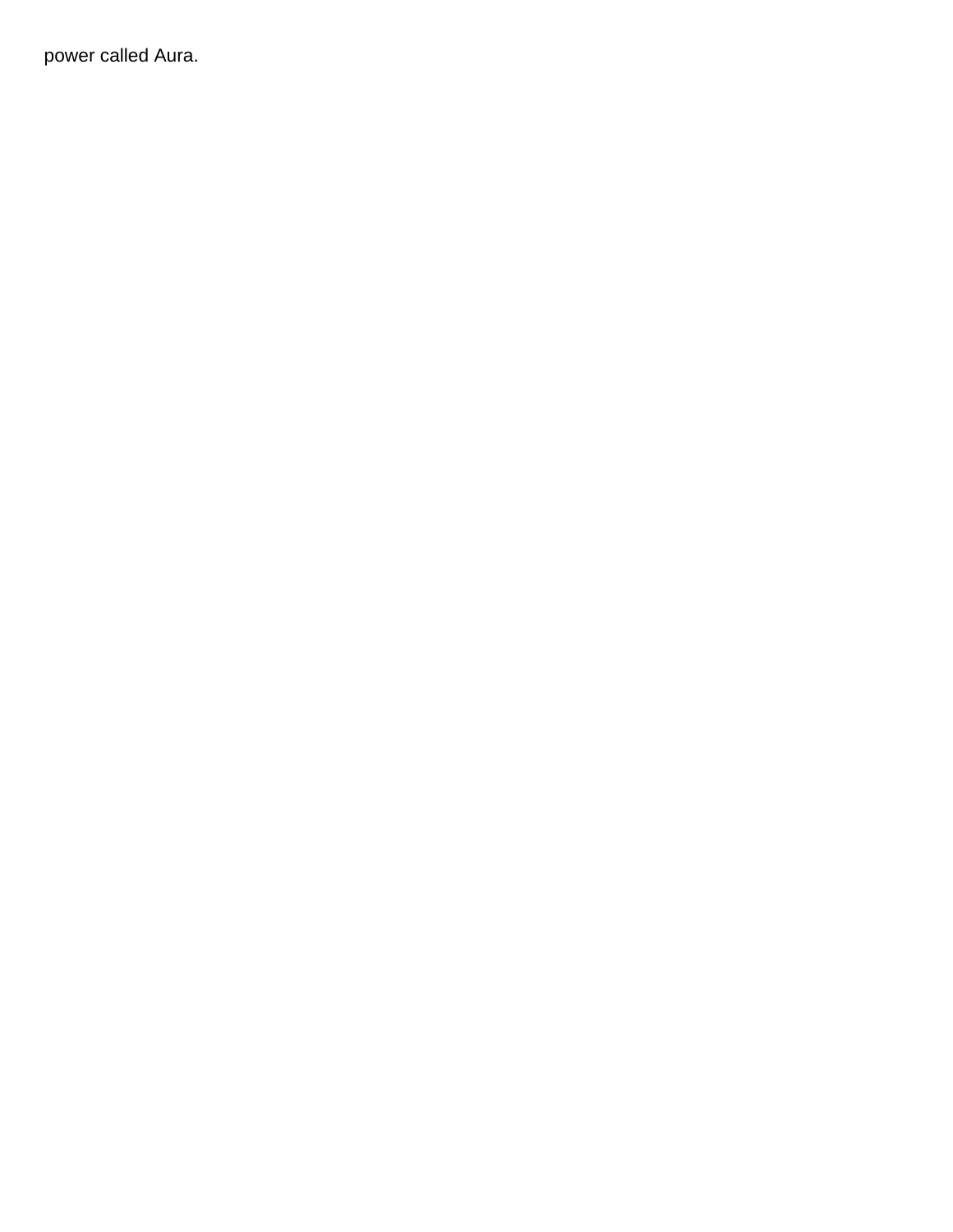# **2 - Fight for Love**

#### **Fighting for Love**

<span id="page-6-0"></span>(This takes place after Kensa, Abbie, Winseye, Fleep, and Pebil have all evolved and have moved to the Unova Region)

It felt good inside his Pokéball. Dark yet light, small and yet spacious. It was lonely, but that was all he could wish for at the moment.

Despite hearing it with his own two ears, as well as everyone else hearing it too, he couldn't grasp it.

Just hours ago she had appeared, Abbie the beautiful Lopunny. As usual, she was clinging to that enormous Typhlosion, Winseye, but this time it seemed different. While Abbie was usually bold and brazen in her actions and words, it was clear by how tightly she clung to Winseye that today's speech would blow all the others out of the water.

"It's decided, you know!? Winseye and I are going to do it--we're going to have as many eggs as possible, can you believe it!?" she asked, though all of her questions were truly declarations, for Abbie never questioned her own desires. The announcement was clearly unexpected, to the point that even Winseye looked alarmed before he began turning blue, a sign of total embarrassment for the poor Pokémon.

Kensa watched the reactions of those around him--Fleep the Ampharos and Milly the Cinccino were congratulating Abbie while Pebil the Luxray, Fleep's devoted life partner, attempted to help Winseye get over his shock. Strei, a blind but fierce Lucario, began choking on the Pecha berries he had been happily devouring before Abbie, who happened to be his half-sister, had appeared.

Kensa spat out the herbs he had been chewing on, standing and leaving the small group abruptly. He needed time away from the others, and the only place he could think of was his Pokéball. He couldn't understand Abbie's decision--like Winseye, he was a fire-type too, but it was obvious that he and Abbie were a better pair than Abbie and Winseye, after all--Kensa was an Infernape, and an Infernape and a Lopunny looked better together than a big fat Typhlosion, right?

Safe inside his Pokéball, Kensa pondered Abbie's decision. Bitterness swept over him in waves, returning ever stronger every time it seemed to be fading. It wasn't right--Winseye clearly wasn't aware of Abbie's plans, and Abbie made stupid decisions all the time. Perhaps she just needed convincing that she was making a mistake. But that wasn't true and Kensa knew it--Abbie had been clinging to Winseye ever since they'd met near that Safari Zone in Johto, and that was so long ago that they had moved to Unova what seemed ages ago!

Besides, whatever Abbie desired... Abbie got--and she made sure of that.

Deep in the process of feeling sorry for himself, Kensa was unprepared when he was suddenly ejected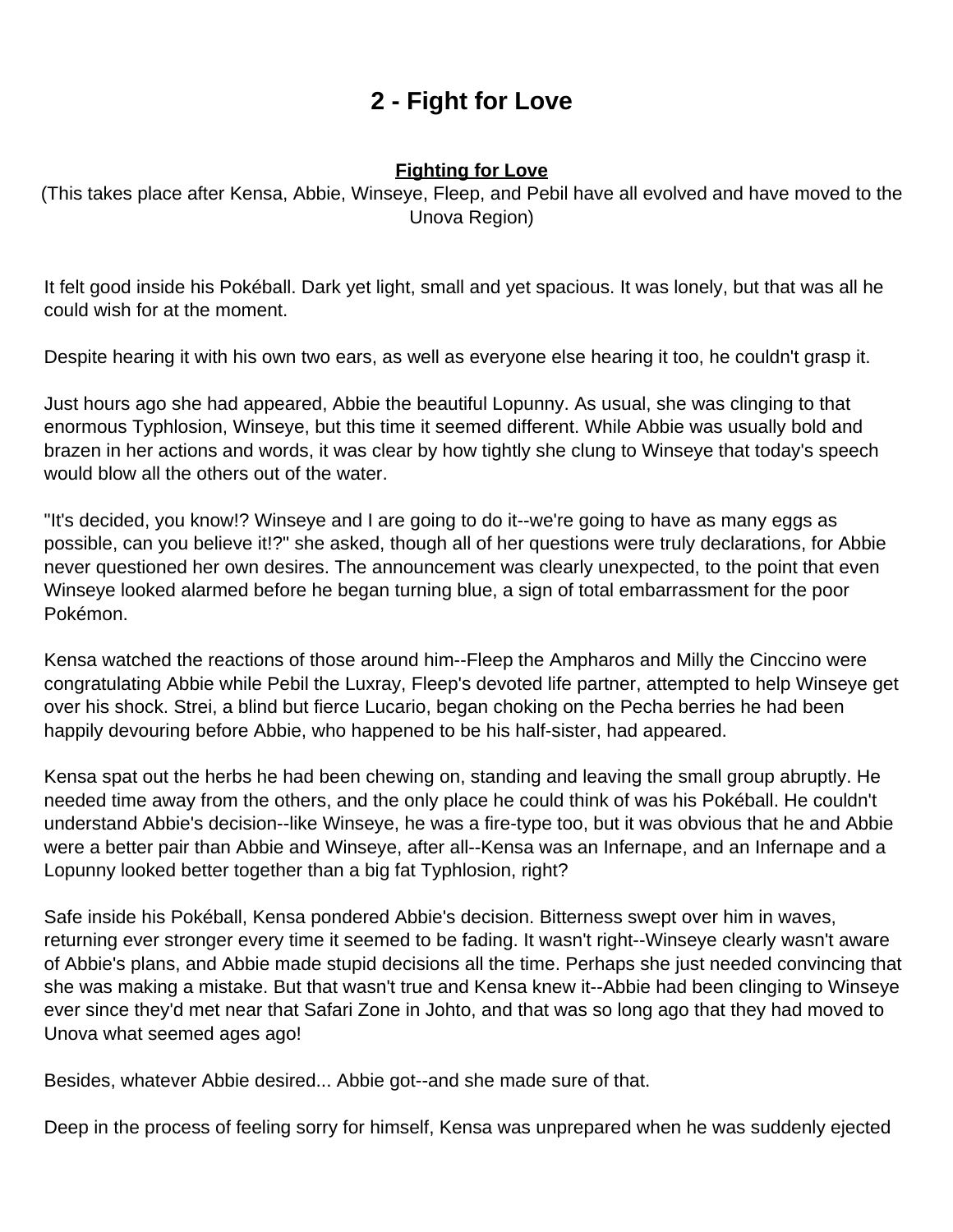from his Pokéball and thrown to the ground. The moon was high in the sky, and Kensa snarled at the Buneary in the moon, blaming it for his miserable situation.

"Hey," someone said roughly, "Are ya gonna get up or are ya gonna just lay in the dirt all night?"

Kensa stopped glaring at the moon long enough to notice a female Scrafty standing twenty feet away, her arms crossed and eyes narrowed as she watched him. He recognized her, but not well enough to know her name--she seemed very familiar to him, though.

"I said get up... if ya wanna fair fight, that is! I won't hesitate ta kick a 'mon who's down, though, just so's ya know," she spat.

Kensa shifted to get a better look at her, it was hard in this light--his flame was burning low, in sync with his mood. "Who are you?" he asked, squinting at her.

"I'm Tandia, ya jerk, 'n I've been trainin' and followin' ya around evah since ya showed up here." She paused and took a few steps towards him. "Ya know, it oughta remind ya of somethin'... oh yeah, how's 'bout youse? Always followin' that dumb Lopunny 'round in circles. 'N ya know what's funny 'bout that? She don't even know's ya exist!"

Kensa's fire shot several feet into the air as the Scrafty goaded him on, his bitterness welling up and spilling over. "Shut up!" he yelled, lunging at her. A good hard hit ought to quiet her, at least he thought so.

She dodged and grabbed his tail, throwing him to the ground and slamming a foot onto the back of his neck. "Hey's now, don't get so angry. We haven't even talked ovah the rules. Here's the deal--ya win, I go away forevah. But, iffen I win... we'll talk about that aftah the fight." She removed her foot to allow Kensa to get up, but he didn't move.

"Ya gonna fight like that?" Tandia asked, "Fine then."

Kensa barely dodged her first attack, dirt flying through the air as the two engaged themselved in a fierce battle. It was no good though, Tandia had been training hard for this, and Kensa had spent his time pursuing Abbie and moping after his attempts to woo her had failed.

She took him down with ease, knocking him to his knees with brick-break and forcing him to the ground entirely with a strong headbutt. She grabbed his neck neck fur, drawing him up to her eye level and raising a fist.

"I've been trainin' since I was a Scraggy for this day. Ya nevah noticed me; just like that stupid Lopunny nevah noticed ya. Ya spent so much time chasin' aftah her, bein' ignored 'n feeling sorry for yerself. Didn't ya evah notice ya were doin' the same to me? I wanted to get stronger 'n evolve, so I could tell ya someday that... I love ya."

Dropping him, Tandia lowered her fists and walked away. "Next time we battle, ya better actually fight," she said over her shoulder. It took only seconds for her to disappear in the dark, and Kensa coughed in pain as he managed to drag himself into a sitting position and observe the damage he'd taken from his fight with Tandia.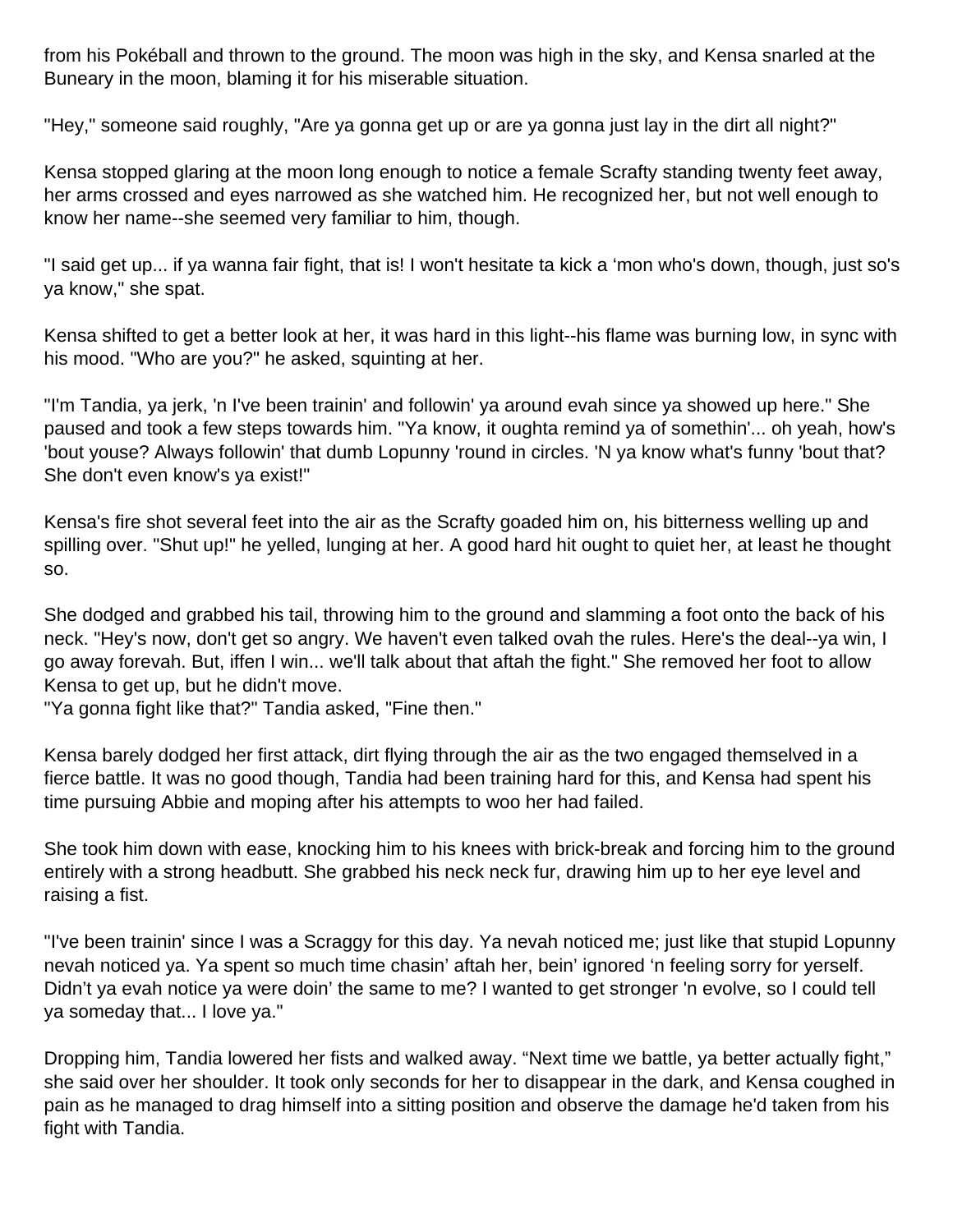His Pokéball was still sitting in the dirt where it had been thrown by Tandia.

It was a restless night for many, the panic Abbie had created was still lingering in the air from the night before when it was morning. Strei had managed to force Winseye and Abbie apart long enough to give both Winseye and Abbie a stern talking to--despite his seeingly intense hatred for his half-sister, it was clear he still cared about her enough to make sure she and Winseye would be happy together. Abbie's desire to have eggs also got Fleep to thinking about having another egg, which Pebil was now fiercely trying to get out of--he was clearly happy having only one child--and Milly, who was normally quiet and reserved, had begun bawling her eyes out because she was afraid she'd never find love at all.

While all the other Pokémon had problems based on Abbie's decision, Kensa was the only one to be distraught for another reason entirely. Last night he though the worst thing that could happen to him was Abbie never noticing him, but now his thoughts were elsewhere entirely.

He had stayed up all night thinking about that Scrafty, and he felt awful. He'd never even noticed her, and she was right--just like Abbie had ignored him, he had entirely ignored her. She had trained so hard just to get his attention, and he had been entirely oblivious.

Kensa shifted over to allow Strei to sit down beside him, though it wasn't until Strei began talking that he emerged from his thoughts.

"You're troubled by something..." Strei said, not a hint of doubt in his voice. "I can sense it... Sorry about Abbie, guess it's time to give her up?"

Kensa shrugged. "Sure, yeah..." he mumbled in reply.

"Oh? That easy? I thought I would have to actually beat out your flame before you gave her up... huh. What's on that furry brain of yours that's got you so quiet?"

"A girl," Kensa said, "A really weird girl."

"Already? Gee, if I'd known you would forget Abbie that fast I would've fixed you up with another girl years ago."

"Shut up--this is different... Her name is Tandia, she's a Scrafty... she's hot, man, like... she's hotter than the Desert Resort," Kensa said, elbowing Strei in annoyance, "I'm going to battle her... this time, if I win... she's going to be my partner. I mean it."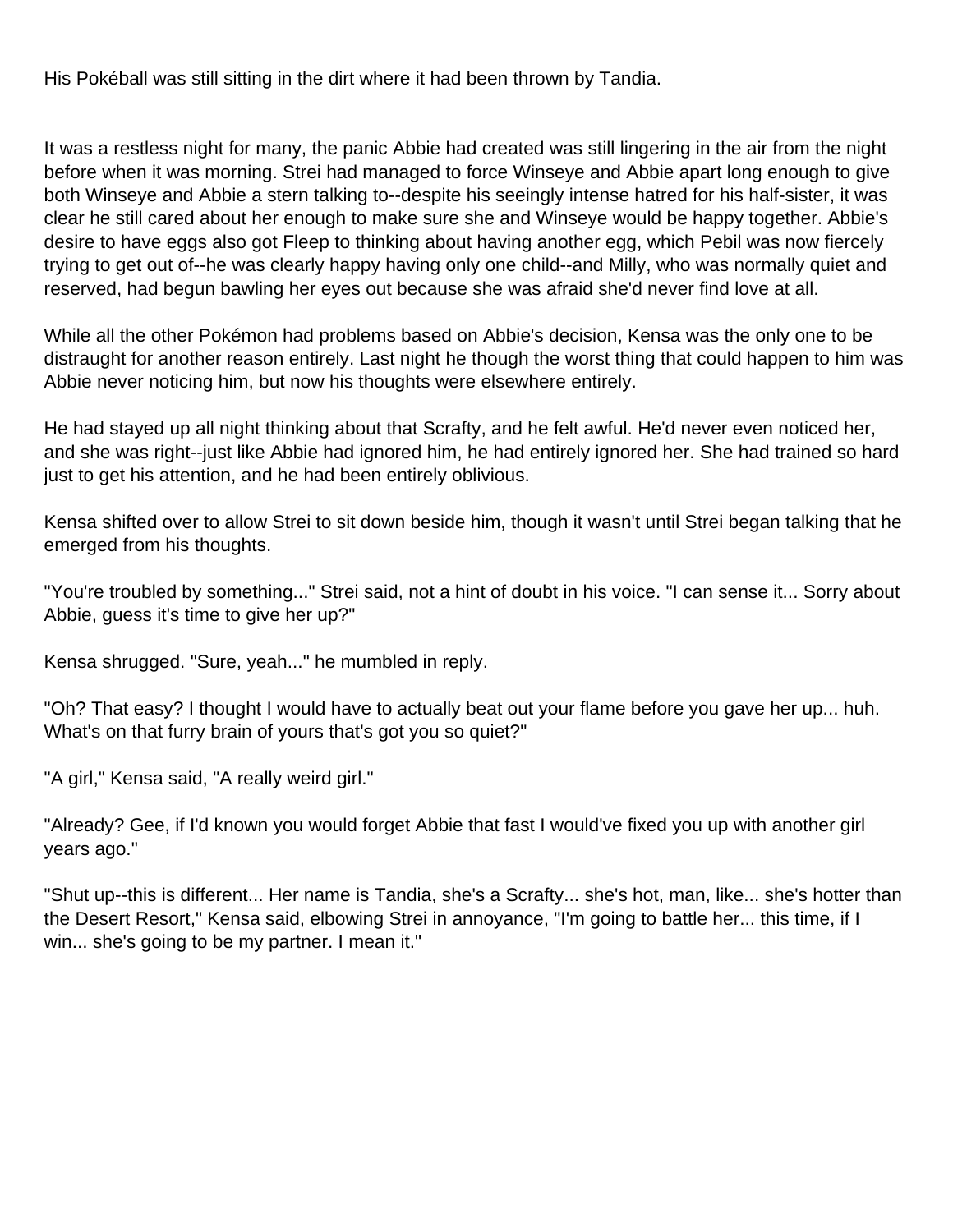### **3 - Blind Battles**

#### **Blind Battles**

<span id="page-9-0"></span>(This happens after all other team relationships are formed, excluding Carkaun and Milly, but before Bane the Zoroark is hatched)

Ile stared at down at her clawed hands, marveling at the added claw. Evolution certainly had it's perks, she thought gleefully. Her reflection in one of the rain puddles caused by Tornadus revealed her new form--a beautiful Weavile. Surely, he would have to notice her now. Not for her looks, but for her strength.

Ile liked to think she was prettier as a Weavile, but she didn't dwell on it because that hadn't been her goal--her goal was to be stronger, to prove how strong she was to her crush. For quite some time now she had been rather enamored by a certain Lucario named Strei.

Tying her Amulet Coin around her neck, Ile set off through the tall grass to find Strei. She knew he liked to train around Route 14 when it was foggy out, and she was absolutely certain he would be there today. Exiting the tall grass, she saw the river running swiftly before her, and above it rose a cliffside. On a small and seperate cliff beside the waterfall sat Strei, deep in thought.

Ile inhaled deeply with excitement, pulling a small gem called an Adamant Orb from hiding and looking at her reflection in it. She planned to give it to Strei when she confessed her love for him and had been holding onto it in anticipation of this day since she was a Sneasel. Clenching it tightly in her fist, she prepared herself to jump across the river.

Just as her feet left the ground, she was caught midair and sent rolling through the grass. A large and elegant Mienshao towered over her, it's nose pointed in the air towards Strei. "Pathetic... " she said, her voice a deep and throaty purr, "You think that an ugly little Weavile like you can win him over? How silly."

Ile, recovering from her initial shock, managed to get to her feet. Unclenching her fists, she realized the Adamant Orb was gone. "No, oh no no no..." she mumbled, looking around her feet for the pretty stone. "You made me drop it!" she wailed, glaring at the Mienshao accusingly.

"It is for the best. Do you not get it? You are just an ugly little Weavile--that Lucario will never love you. He's not into ugly Pokémon like you... you are not even a fighting type, and yet you think you can win him over. With what? Your silly face? Do not be ridiculous--you have nothing to offer him," the Mienshao said, her arms moving in large gestures as she spoke, "However... a Lucario like that would gladly go for a girl like me. We could be more than just sparring partners..."

"Y-you're lying!" Ile said, her voice rising to a scream. "You don't know that, you don't know anything!"

"Oh? Well I know this... as soon as you're out of the way, I'll have no competition for that Lucario... so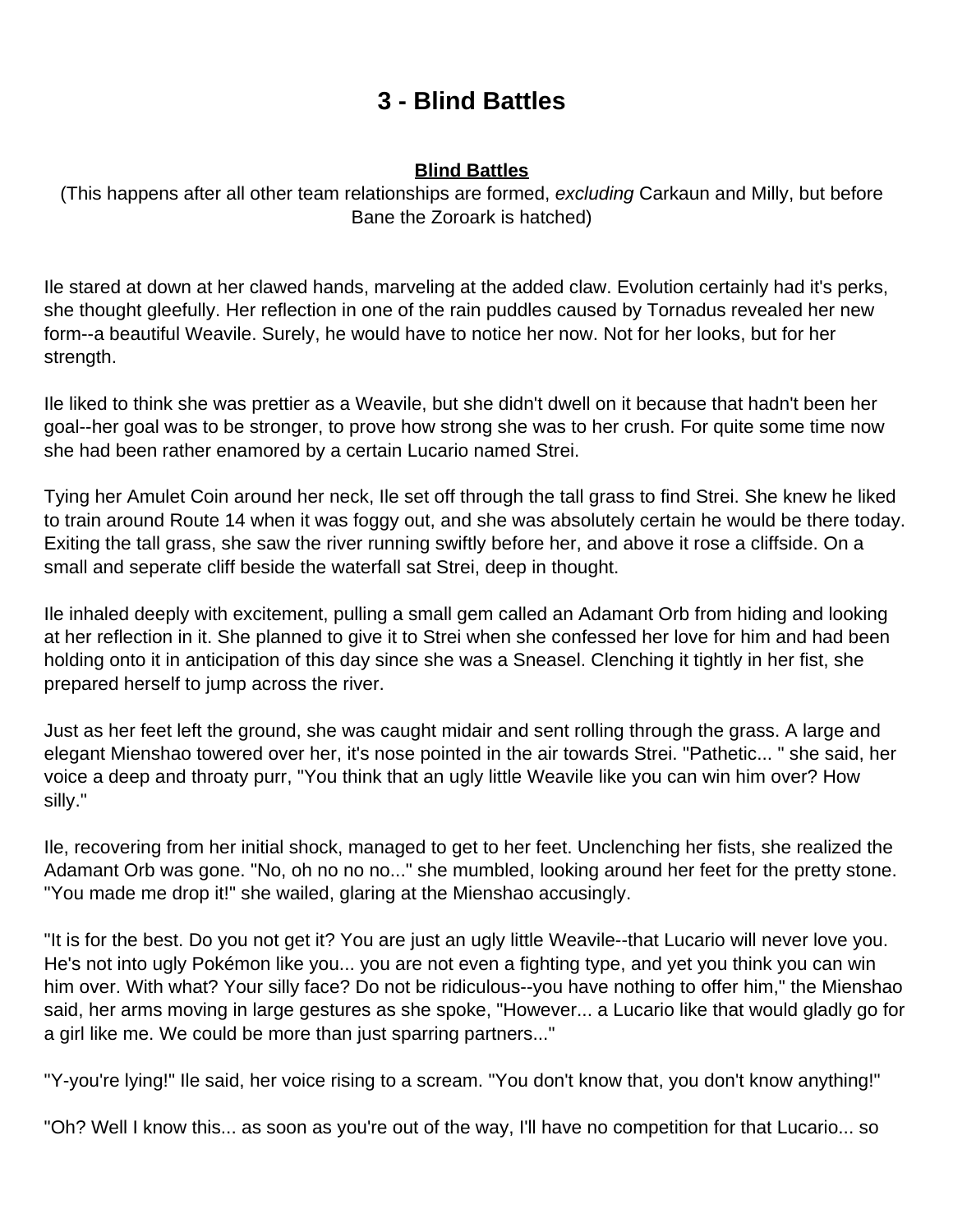just stay quiet and still, it will make this easier," the Mienshao said silkily, moving towards Ile menacingly.

Ile braced herself, ready to fight the Mienshao with all she had. "You're a fool, Strei would never fall for a girl like you! Strei hates mean people, he hates anyone who would hurt another for selfish reasons! And looks don't mean anything to him, I know so!" Ile yelled.

"Oh, do be quiet--of course looks matter, looks matter to everyone. For there to be a connection between two Pokémon, there needs to be more than just emotional attraction... there needs to be something... physical," the Mienshao said slowly in reply. Faster than Ile could think, the Mienshao swept Ile's legs out from under her, claws raking into her from every angle and teeth snapping as the Mienshao aimed for her throat.

Ile's own claws faught back just as hard, scraping into the Mienshao's belly in defense. She shoved the Mienshaow's snapping jaws away from her face as much as she could, attempting to fight off the Mienshao.

"You're wrong! Strei doesn't care about looks!" Ile screamed, "You know nothing, and it's obvious you lost your way from The Daycare you Ditto!"

The Meinshao uttered a gutteral growl and raked her claws across Ile's cheek, Ile screeching in reply. As they scrabbled about in the grass, Ile's hand found a small rock. She looked at it only for a moment, recognizing it as the Adamant Orb she had dropped. She was losing, and she knew it--the Mienshao was going to finish her off for good and there was nothing she could do.

Closing her fist around the stone, she shut her eyes tightly in defeat. It was going to be over soon enough, the Mienshao had made this clear. Ile was in so much pain, she figured death would be better anyways. Besides, even if she survived this battle she would be left with horrible scars, and then, if Strei rejected her, she really would have no chance being loved.

Ile felt a huge weight lift off her, and she sighed in relief--reveling in what she believed to be death until she realized her cheek was still burning with pain. Opening her eyes she saw the Mienshao lying several feet away, her eyes wide in horror. Strei was standing over her, his paws moving in complex motions as he read the Mienshao's aura.

"Pathetic," he said flatly, "You think a hate filled Mienshao like you can win me over? How silly."

Ile laughed weakly as she realized he was mimicking the speech the Mienshao had made just earlier

"I am not hate filled! I love you! I was protecting you from that horrible Weavile!" the Mienshao objected, throwing herself at Strei. He quickly brushed her off, seeming to shudder at her very touch. He helped Ile to her feet, uncurling her fingers and taking the Adamant Orb from her hand.

"Thank you," he said, "I have been looking for one of these." Turning back towards the Mienshao, he opened his eyes, which were a light and cloudy blue. "You are foolish to think I care about looks. I have no interest in them at all... besides, I think you are ugly, inside. "

"B-but I am not! I am gorgeous, I am lovely! Tell me I am beautiful!!" the Mienshao pleaded.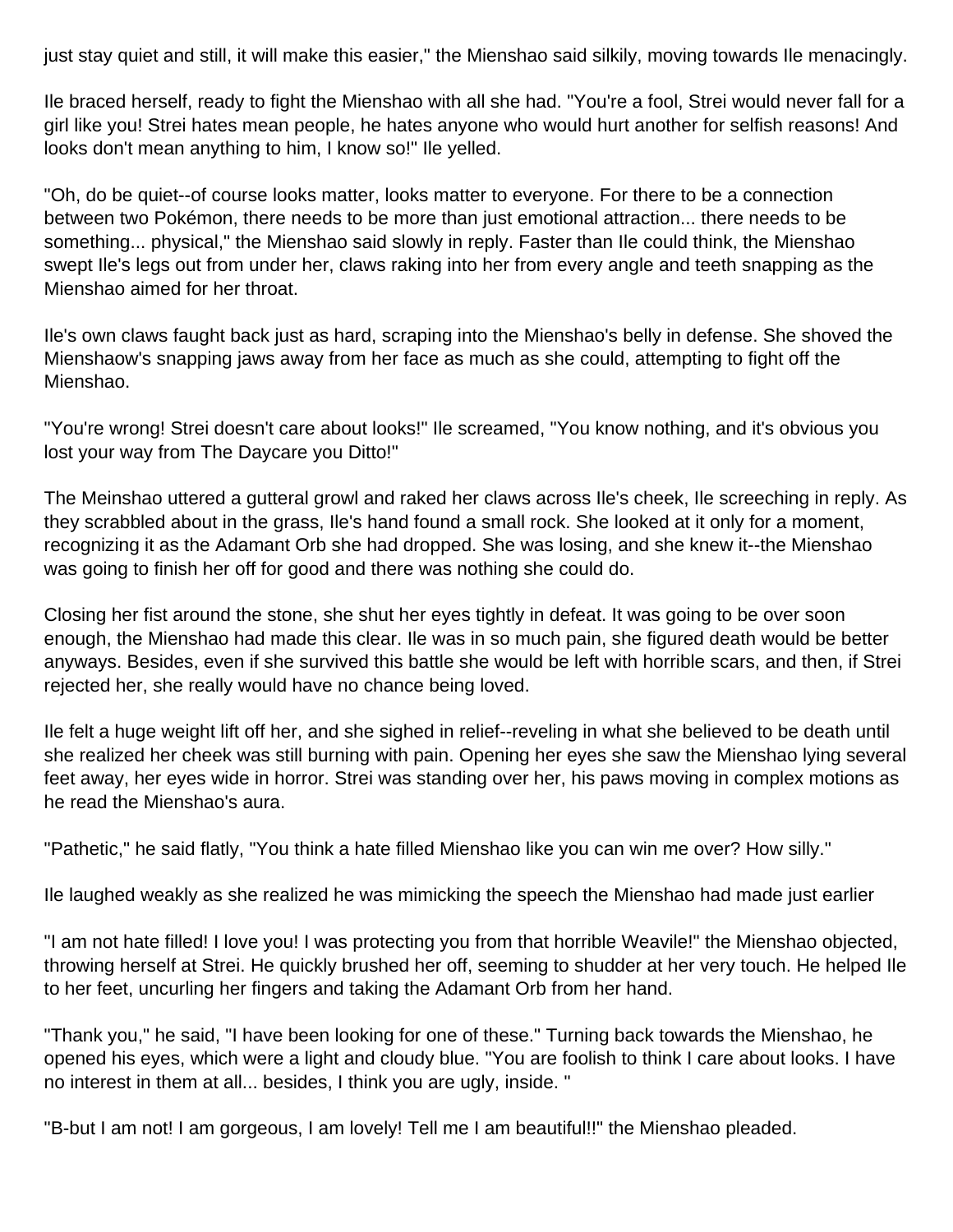"I can't. I wouldn't know if you were as pretty as a Milotic or ugly as a Feebas... you see, I am blind," he said, "But even the blind can see that you should leave. Now."

The Mienshao looked perplexed, but she hopped to her feet and stumbled through the grass quickly when Strei shot a small Aura Sphere at her threateningly.

"That was a nasty Pokémon, wasn't it?" Strei said, though Ile was unsure if he was talking to her or himself. He turned towards her, kneeling and placing his paws on her shoulders. She felt warmth rush through her, the stinging from her wounds fading as he used Heal Pulse.

"From now on... I'll protect you, okay? I'll never let another Pokémon hurt you that way again," Strei promised. He straightened up again, stretching and preparing to leave. Ile watched her hand reach for his without meaning to, but his paw found hers first and together they crossed the river.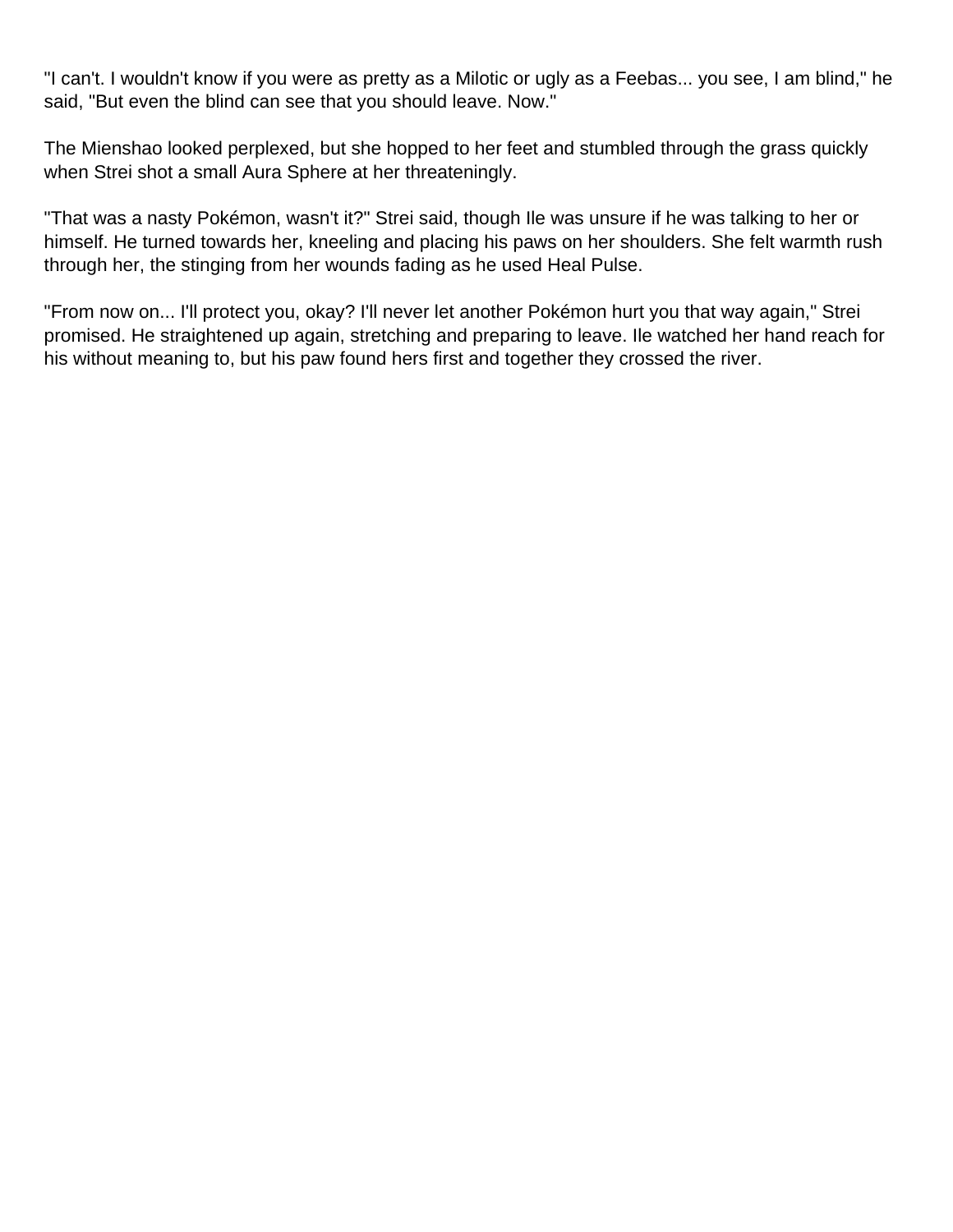### **4 - Dark Lies**

#### **Dark Lies**

<span id="page-12-0"></span>(This event is one of the final and most recent events to take place, so from here on out unless states, all stories posted after this take time some place before this event)

The Daycare has long been know to Pokémon as a place to relax, have a drink, and feel a little loved... at least for the night. Occasionally, some of the Pokémon got into a little trouble--whether they had a few glasses too many of Lemonade, or just got a little carried away in the night, sometimes eggs happened.

Those who ran The Daycare feigned innocence each time an egg appeared, and it was suspected that the Trainers themselves liked to whistle their way out of a reason the egg's 'mysterious' appearance. What went on in The Daycare was best left to The Daycare, and that was how both Trainers and Pokémon liked it.

Bane, like many, found comfort in the occasional night at The Daycare, sipping back Lemonade and enjoying a few Lemonade induced brawls. He usually managed to keep his intake of Lemonade in check, though it was a particularly bad night when he was approached by a plump and bold Ditto.

As a young Zorua, Bane had witnessed the move Dark Pulse. He had trained and trained in hopes of learning the move, but through studying found he would never have the ability to use Dark Pulse. His anger and frustration lead him to train further, to release the bitterness inside, and he swiftly evolved into a Zoroark.

That had to have been some twenty levels ago, though, and the anger still resided deep inside him. Tonight was worse than most, though, for he had just seen a Lucario learn Dark Pulse and jealously was slowly overtaking him. Deep in a glass of Lemonade, Bane was oblivious to the Ditto that stood impatiently by his table.

"Hey, you!" the Ditto said impatiently, "You're taking up tablespace just sitting there--drink up, find a lady, or get out."

Bane bared his fangs at the Pokémon, his claws scraping against his glass as he squeezed it. "Shove off."

The Ditto gave him a sultry smile and stretched a purple and shapeless arm towards Bane, rubbing his arm teasingly and getting closer. "I get it--you're working too hard... you need time to... play," it said in his ear.

Bane jerked away from the Ditto and snapped his fangs threateningly. "I said shove off! I don't work that way," he snarled.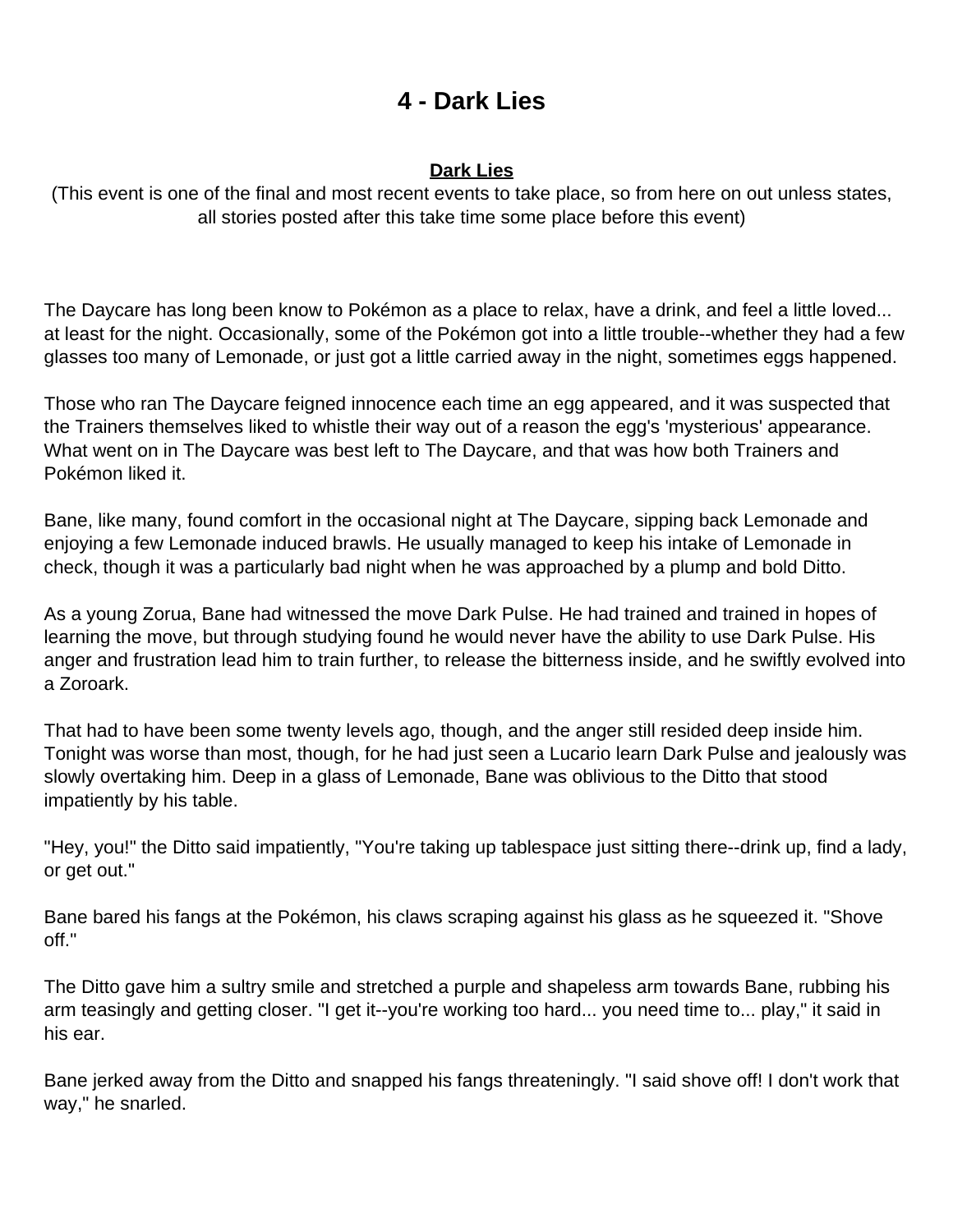"Oh?" the Ditto asked, before its face morphed into realization. "Oooh, I see... don't worry, I can play that way too." Shifting it transformed into a Zoroark, identical to Strei but for a purple band in its mane.

Strei tensed as the fake Zoroark grabbed his hand, leading him to a back room for privacy.

In the morning, when Bane finally awoke, he found himself alone. Looking around for the Ditto, he saw nothing but empty bedsheets and, where the Ditto should have been, an egg with a note by it.

Startled, Bane grabbed the note, his eyes skimming over the two words written on it: I lied.

"That deceitful whore! I'll kill it!" Bane roared, tearing the note to shreds. As he reached for the egg, ready to smash it, he hesistated. Slowly, placing a paw on the egg, he felt the warmth inside it and sighed in defeat. It was his, he couldn't destroy it.

Over time the egg hatched, a new life beginning in the form of a young female Zorua. Bane named her Lady Zero, but his love for her was limited and he rarely glanced his daughter's way. He made it clear to Zero that she was not a planned part of his life, his ultimate disappointment in her being that she, like him, could not learn Dark Pulse.

Strict teachings and constant training forced Zero to grow and mature swiftly, her childhood left behind before it ever really began. As an adult Zoroark she no longer needed training from her father, but still she could sense his displeased attitude towards her. Furious and frustrated by his lack of love, Zero trained day in and day out on her Illusion.

She mastered the ability to disguise herself as another Pokémon, but it wasn't enough. With a specific goal in mind, she continued training until she sucessfully was able to mimic not only a Pokémon's appearance, but also their spirit and energy. With her ability in check, she plotted out how to win her father's favor once and for all.

On a perfect summer's evening, Zero located her target--Ile, a Weavile constantly seen around a blind Lucario named Strei, a Lucario Zero knew for a fact could use Dark Pulse. Ile wasn't nearly as strong as Zero had thought her to be, and she quickly took her down.

"Shh," she said softly, "I just need that adorable face of yours for the night." Lady Zero was armed with only the best moves for the night, even teaching herself how to shed fake tears just incase Strei proved to be a little difficult in tricking.

Shifting and disquising herself as Ile, Zero hid Ile in a bin of plush toys in the small human preschool near The Daycare. Flicking the lights off with a white tipped finger, she slipped off to find Strei.

Locating Strei proved to be no challenge, for he was on his way to the preschool playground just as Zero exited the preschool. With him was Kensa the Infernape, who had always desired to be the one who gave Strei the right push into his relationship with Ile. Zero approached the two bravely, making sure one last time that she was fully disguised as Ile before speaking up.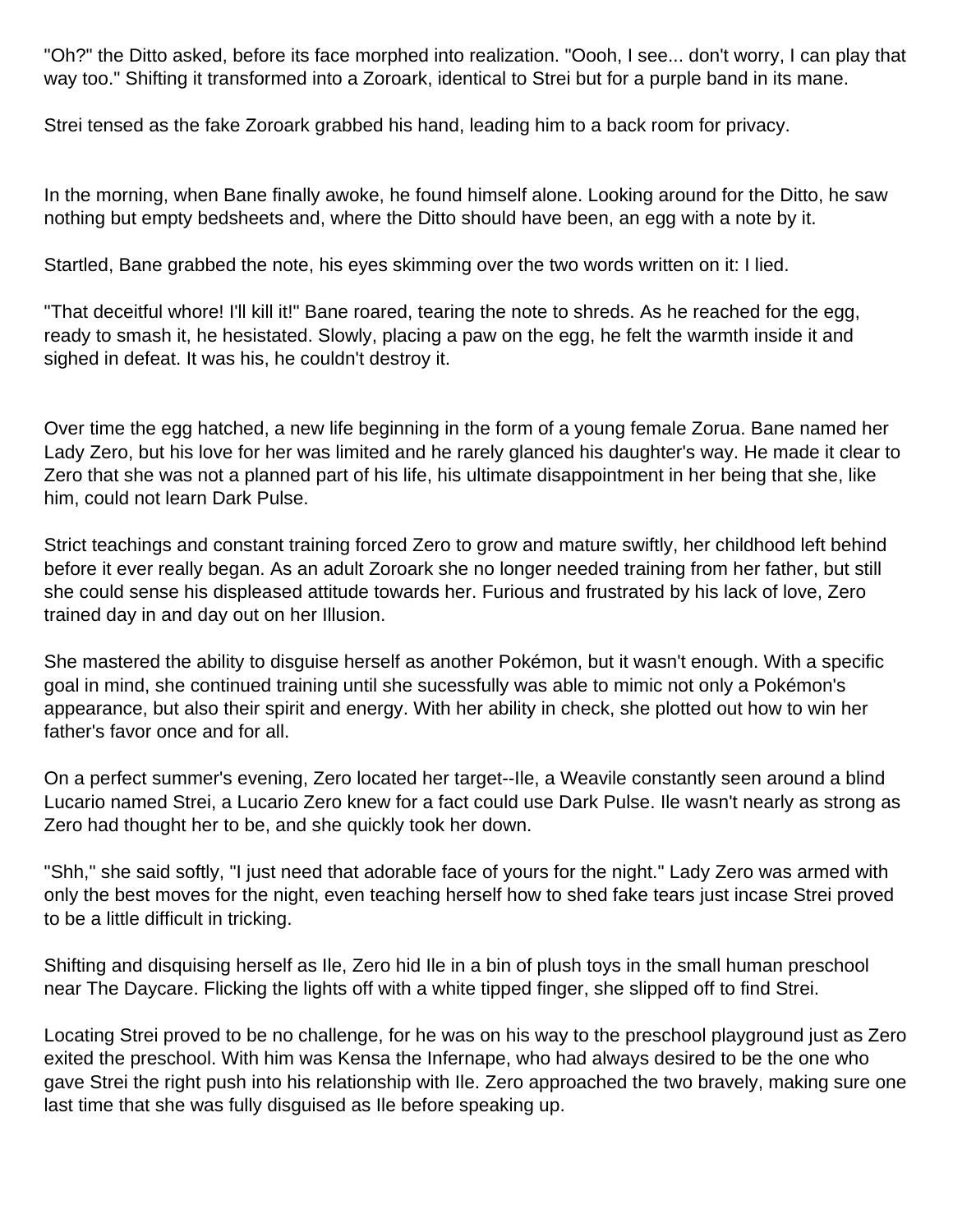"Hey Strei," she said, copying Ile's voice. "Are you... busy tonight?"

Strei sniffed the air and turned his head in her direction. "Hi Ile... huh, no--I don't think I am," he replied, his tail swishing slowly to the side as he talked to her. Zero looked at the handsome Lucario, taking note of how good she had done in picking him--it was clear how much he liked Ile, when his tail wagged so childishly for her voice.

"Um, I was thinking then... maybe you'd like to spend some time with me? I have something special planned--we've... well, it's been a year since we met now, as of last week, I thought we could celebrate!" Zero said, forcing herself to be a little shy as she spoke to Strei, the way Ile was every time she saw her blind hero.

Kensa grabbed Strei's arm and shook him excitedly. "Aw yeah, dude! Say yes, say yes!"

Strei hesitated and sniffed the air again, his head turning to Kensa and back to Zero. "I see, yeah--okay," he said, stumbling as Kensa shoved him towards Zero and patted him on the back.

"Good luck!" Kensa said encouragingly, scampering off. To Zero's annoyance, her turned back for a moment to wink at her before actually leaving.

"So, what did you plan?" Strei asked, pawing at the adamant orb hanging around his neck.

"Something special..." Zero said darkly, grabbing Strei's paw and leading him towards The Daycare. They wordlessly slipped past the Daycare Woman, Zero dropping a few coins on the front desk as they went into the back rooms of The Daycare. There were Pokémon everywhere, drinking Lemonade, brawling, or sitting with their lovers. Those without lovers enjoyed the company of The Daycare's numerous Ditto's, all of which were easy to point out due to their purple eyes and accessories. Somewhere in here was Zero's own mother, and she quickly shook her head to clear her thoughts of her missing parent. She wasn't here to please her unwanted mother, she was here to get her father's approval.

"Here Strei, taste this," she said sweetly as she handed Strei a glass of Lemonade. "It's so yummy!" Zero felt sick just from saying the word 'yummy', but it had to be done.

Strei sniffed the glass and sipped its contents, smacking his lips from the mixture of sweet and bitter juice before downing the glass. It took only one glass for Strei to get a little wobbly on his feet, and Zero encouraged him to have another before leading him further back into The Daycare.

"Strei... I've thought really hard about this... do you, um, want to be partners?" Zero asked, snuggling up to Strei and stroking the spikes on his paws admirably.

"Partners?" Strei asked, his speech a little slurred. "In combat?"

"No, silly," Zero said, "Partners." She pressed her lips against his and scratched behind his ear with one of her claws. She wanted to laugh at how easy this was--it should've been harder.